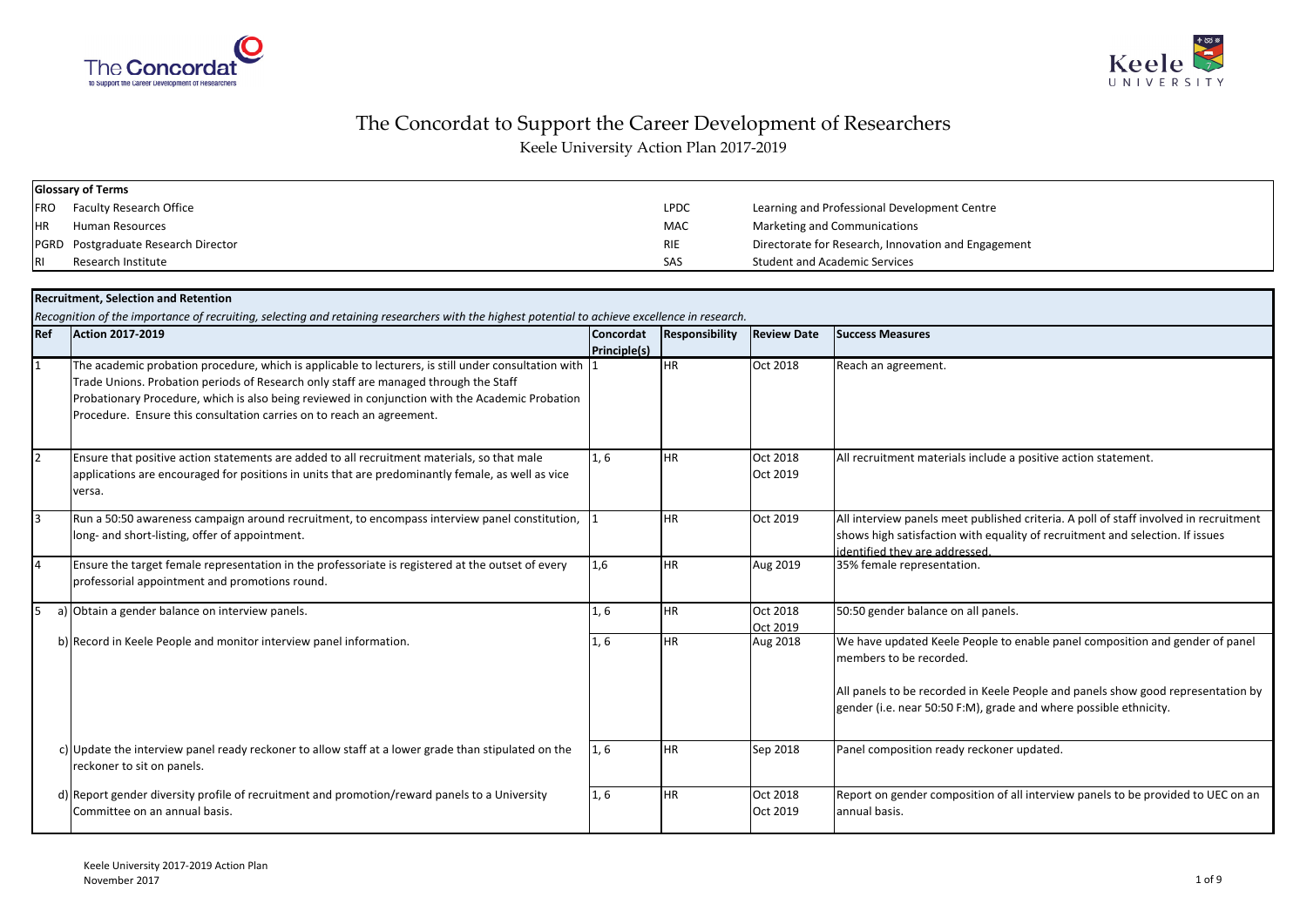

**Recognition and Value**



#### **Ref Action 2017-2019 Concordat Principle(s)Responsibility Review Date Success Measures** 6Develop online resources to support the management of a research award, that can be accessed by 2 researchers as required.<sup>2</sup> LPDC, HR, RIE & FROsOct 2019 Documents are on the LPDC website, have been promoted via the LPDC Digest and circulated to FROs.<sup>7</sup> All staff are required to participate in a SPRE (Staff Performance Review Exercise) or PPRE (Professorial Performance Review Exercise) which seeks to enhance performance development of individuals. Increase the number of researchers partaking in the SPRE or PPRE process. With the aim of 100% of eligible staff having a SPRE of PPRE.1, 2, 4, 5 HR & FROs Summer 2018 Summer 2019All staff are required to participate in a SPRE or PPRE (Professorial) which seeks to enhance performance development of individuals.Completion rates for across the University:2015: 87.3% 2016: 93.21%2017: 95% 2018: Completion rate to maintain or increase on previous year with at least 95% (agreed University KPI).Develop and support leadership capability and capacity of new research leaders. a) Run an academic Leadership programme during the Autumn term 2018, evaluate and if successful aim to run annually, increasing the number of researchers attending.2, 3, 5 LPDC Sep 2019 Bespoke academic leadership programme has been delivered by LFHE and has received positive feedback from participants. Participants can identify how the programme has enhanced their leadership effectiveness.b) Create new academic leader guidelines. 2, 3, 2, 3, 2, 3, 3, 2, 3, 3, 2, 2, 3, 3, 2, 2, 3, 2, 2, 3, 2, 2, 3, 3, 2, 2, 3, 2, 2, 3, 3, 2, 2, 3, 2, 2, 3, 2, 2, 3, 2, 2, 3, 3, 2, 2, 3, 3, 2, 2, 3, 3, 2, 2, 3, 3, 2, 2, 3, 3, A questionnaire was sent out to all SPRE reviewers in October 2015 to gather feedback on the SPRE  $\vert$  2, 4, 5 process. Only 10% of the respondents stated that they had used the RDF in their reviews. One  $\overline{a}$  outcome of the review was to propose this as an area for development. Develop templates and guidance for using professional frameworks (RDF, UKPSF, AUA) within SPRE discussions. Conduct a further questionnaire once completed to see how successful these have been with SPRE/PPRE discussions.2, 4, 5 HR & LPDC Oct 2018 Guidance in place and questionnaire conducted. Results of the questionnaire show that these are being used initially in over 50% of SPREs where relevant.<sup>10</sup> A new Code of Practice for PGR was approved in 2017. a) Ensure all supervisors are aware of the CoP by visiting all Schools in 2017/18 and delivering a workshop on the new Code of Practice and good practice in research supervision.2, 5 SPS, LPDC & PGRDsJun 2018 Workshops will have been held in each faculty/RI during the first half of 2018 with a turnout of at least 20 participants at each session and materials shared with all eligible participants.C **Dec 2017** The programme has been updated to include the new CoP. b) Update mandatory supervisory research development programme for those new to supervision. 2, 4, 5 LPDC  $\left(11 \right)$  a) A pilot postdoctoral fellowship scheme has been approved for the School of Humanities. Fellows will be provided with a Keele email address and a Keele card with Library borrowing rights (12 items for 4 weeks, i.e. affiliate borrower status). They will be included on PGR mailing lists, enabling them to receive news of research events and opportunities and on-site LPDC training sessions, which they will be able to access depending on the availability of places. Where possible, postdoctoral fellows will be offered access to a hot-desking space shared with current PGRs. <sup>2</sup> Humanities, FROs & HRJun 2018 Scheme to be operationalised launched and assessed (through PGR Committees and survey) and piloted by 30 May 2018. We will include postdoctoral fellows in the 2019 alumni networking event. Researchers are recognised and valued by their employing organisation as an essential part of their organisation's human resources and a key component of their overall strategy to develop and deliver world-class research.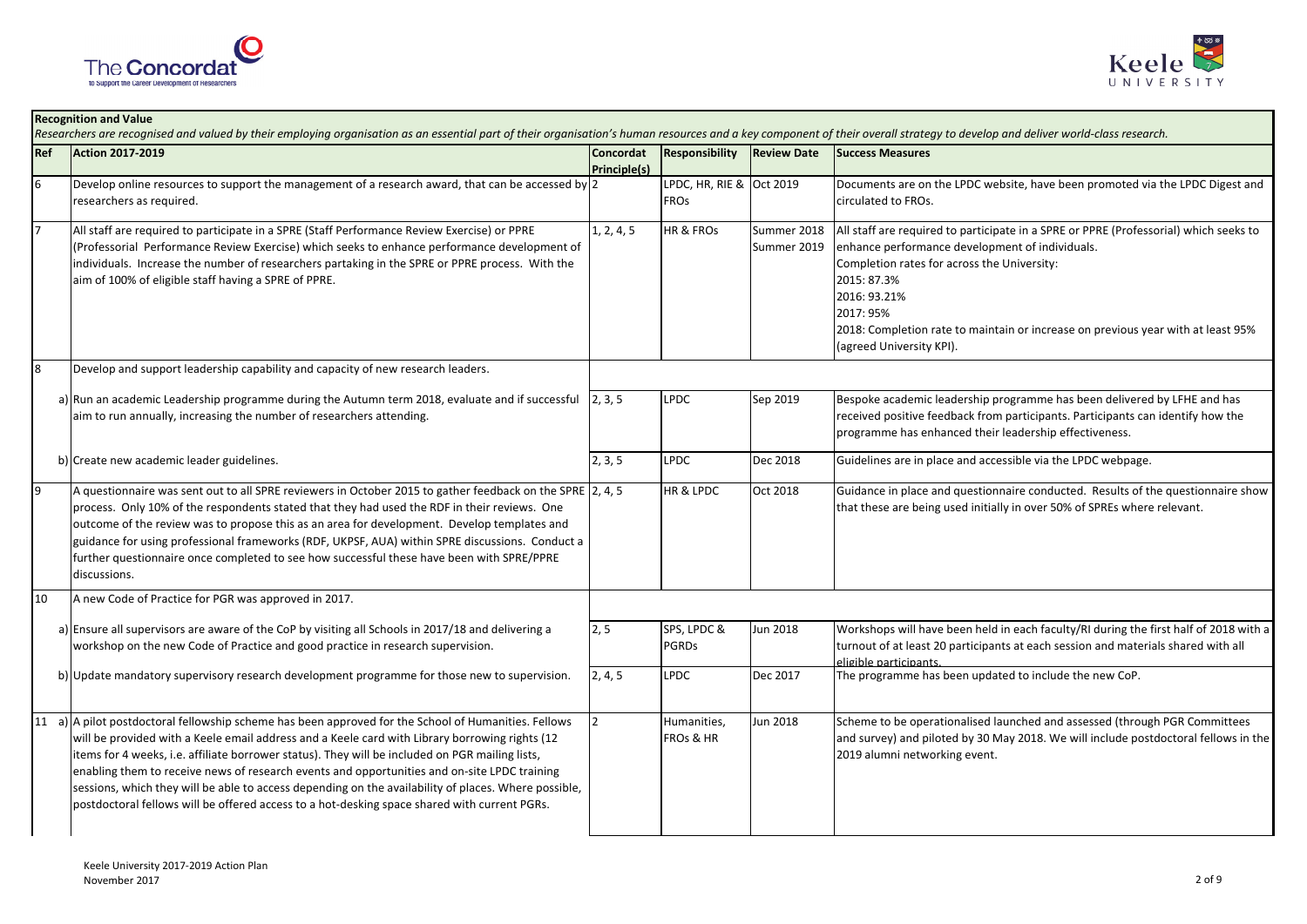



|    | b) Implement the postdoctoral fellowship scheme to provide access to key facilities in the University 2<br>for postgraduates after they graduate for up to 2 years, assisting the transition from education into<br>employment.                                                     |         | FROs and SAS | Jun 2018<br>Jun 2019   | Scheme launched across the University.                                                                                                               |
|----|-------------------------------------------------------------------------------------------------------------------------------------------------------------------------------------------------------------------------------------------------------------------------------------|---------|--------------|------------------------|------------------------------------------------------------------------------------------------------------------------------------------------------|
| 12 | Keele has pledged to deliver on the Technician Commitment. The Technician Commitment working 2, 3, 4,<br>group met for the first time in September 2017. Establish priority actions in order to respond to<br>the Commitment.                                                       |         | <b>LPDC</b>  | Aug 2018               | Establishment of an action plan for the Technician Commitment.                                                                                       |
| 13 | Improve information on reasons, in particular those relating to E&D, for academics leaving Keele.<br>All leavers should be offered and encouraged to attend an interview. The leaver should have some<br>choice over who conducts the interview.                                    | 2.6     | <b>HR</b>    | Oct 2019               | 75% of leavers will have completed an exit interview.                                                                                                |
| 14 | Continue to roll-out and make researcher aware of the new structures and opportunities provided<br>by the RAISE project.                                                                                                                                                            |         |              |                        |                                                                                                                                                      |
|    | a) RaISE project aims to improve the resourcing and quality of professional support for research<br>development, enabling targeted development support to be delivered to a broader range of<br>researchers.                                                                        |         | RIE          | Sept 2018<br>Sept 2019 | Enhanced engagement with the research development function and improved<br>research grant submission rates across a broader range of research staff. |
|    | b) The RaISE Research Development team will provide tailored development support that is<br>appropriate for the career stage and delivered alongside formal mentoring and coaching<br>arrangements.                                                                                 |         | <b>RIE</b>   | Sept 2018<br>Sept 2019 | Improved success rates for applications for research grant funding.                                                                                  |
|    | c) Through the Academic Project Development Framework, deployment of RaISE will ensure a focus<br>on enhancing the quality of proposals, ensuring scientific and operational review is carried out and<br>communicated to researchers in order to support development of proposals. |         | RIE          | Sept 2018<br>Sept 2019 | Improved success rates for applications for research funding.                                                                                        |
| 15 | Fellowship and Associate Fellowship of the HEA can be gained via the Teaching and Learning in<br>Higher Education programme. Review this programme, developing a similar programme for<br>Researchers, which also links to the academic professional apprenticeship standard.       | 2, 3, 4 | <b>LPDC</b>  | Aug 2019               | New course to run from Sept 2018. Success measured on the evaluations received<br>from participants after the first year and the amount of uptake.   |
| 16 | Increase the number of staff gaining academic recognition through the Higher Education Academy $\vert 2, 3, 4 \rangle$<br>Fellowship Scheme via Keele's CPD route.                                                                                                                  |         | <b>LPDC</b>  | Jan 2018<br>Jan 2019   | Improve on the final 2016/17 numbers.                                                                                                                |

### **Support, Career Development and Training**

*Researchers are equipped and supported to be adaptable and flexible in an increasingly diverse, mobile, global research environment.*

*The importance of researchers' personal and career development, and lifelong learning, is clearly recognised and promoted at all stages of their career.*

| Ref | <b>Action 2017-2019</b>                                                                               | <b>Concordat</b> | Responsibility         | <b>Review Date</b> | <b>Success Measures</b>                                                            |
|-----|-------------------------------------------------------------------------------------------------------|------------------|------------------------|--------------------|------------------------------------------------------------------------------------|
|     |                                                                                                       | Principle(s)     |                        |                    |                                                                                    |
| 117 | Faculties and RIs induct new research staff. All new staff (regardless of role) undertake a Welcome 3 |                  | <b>ILPDC &amp; HR,</b> | Aim to             | Research specific induction checklist is in place and has been circulated to FROS. |
|     | to Keele session as part of the Keele Knowledge programme. Create a researcher specific induction     |                  | working with           | implement to       |                                                                                    |
|     | checklist, expanding on the existing generic induction checklist, including additional points         |                  | FROs/RIs               | new Research       |                                                                                    |
|     | applicable to researchers and promote to PIs and FROs.                                                |                  |                        | staff from         |                                                                                    |
|     |                                                                                                       |                  |                        | 01/10/2019         |                                                                                    |
|     |                                                                                                       |                  |                        |                    |                                                                                    |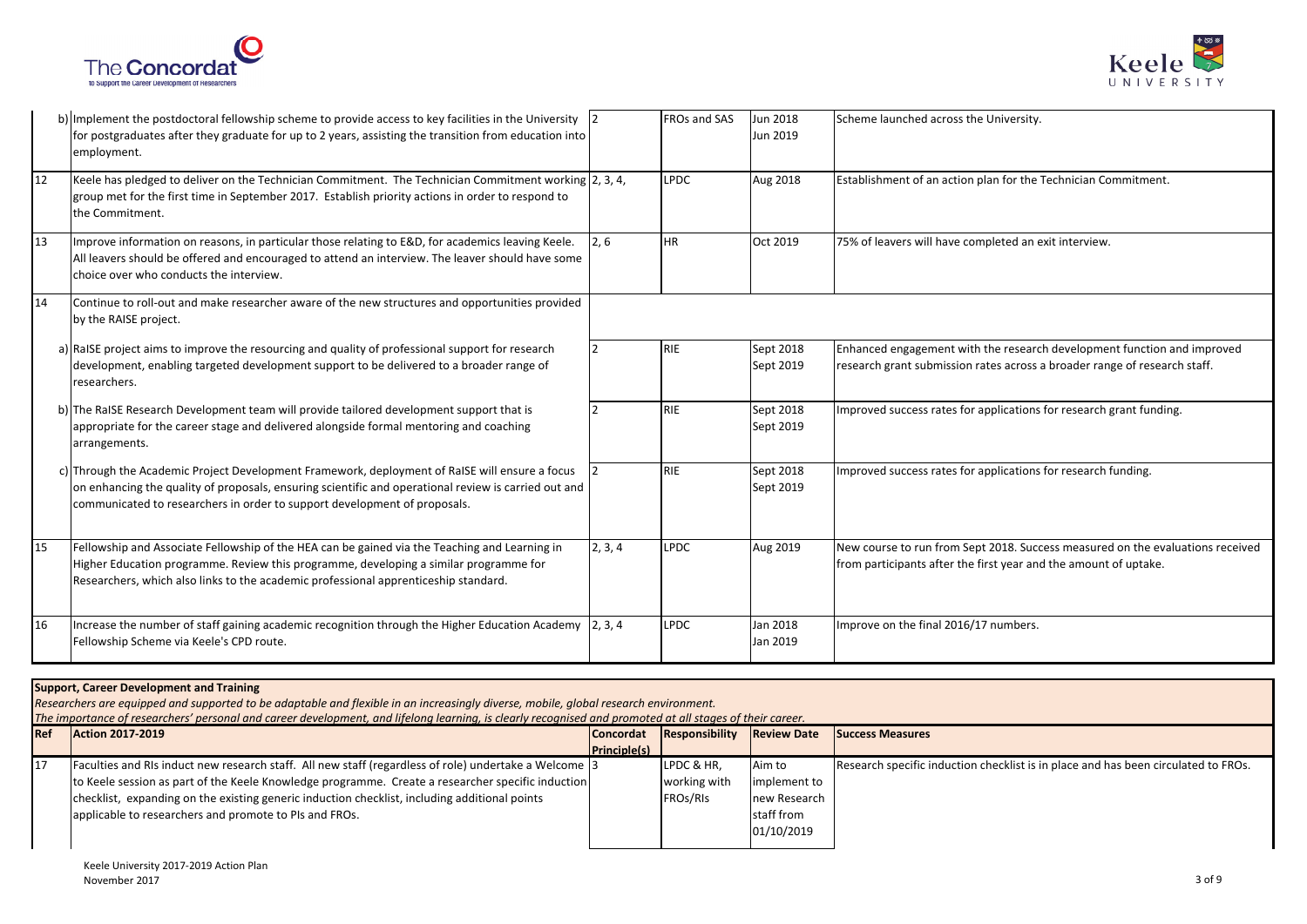



|    | a) Speak to HR and FROs to establish the requirements required for the checklist                                                                                                                                                                                                                                                                                                                                                                                                                                                                                                                                                                                                                                                                                                                                               |         | LPDC & HR,<br>working with<br>FROs/RIs      | Jan 2019                             |                                                                                                                                                                                                                                                                                          |
|----|--------------------------------------------------------------------------------------------------------------------------------------------------------------------------------------------------------------------------------------------------------------------------------------------------------------------------------------------------------------------------------------------------------------------------------------------------------------------------------------------------------------------------------------------------------------------------------------------------------------------------------------------------------------------------------------------------------------------------------------------------------------------------------------------------------------------------------|---------|---------------------------------------------|--------------------------------------|------------------------------------------------------------------------------------------------------------------------------------------------------------------------------------------------------------------------------------------------------------------------------------------|
|    | b) Develop the checklist and take to Research Committee for approval                                                                                                                                                                                                                                                                                                                                                                                                                                                                                                                                                                                                                                                                                                                                                           | 3       | <b>LPDC</b>                                 | Apr 2019                             |                                                                                                                                                                                                                                                                                          |
| 18 | Run a second (and possibly further) round of the Impact Acceleration Fund to encourage<br>researchers to think about potential REF-able Impact Case Studies.                                                                                                                                                                                                                                                                                                                                                                                                                                                                                                                                                                                                                                                                   | ١R      | <b>RIE</b>                                  | <b>July 2018</b><br><b>July 2019</b> | The second round of the Impact Acceleration Fund has run with applications<br>reflecting a broad cross section of University research.                                                                                                                                                   |
| 19 | The 2017 Researcher Summer School, open to PGR and research staff, ran from 7-11 August 2017,<br>with sessions designed to support the professional skills of researchers. These included: critical<br>reading, exploring impact factors in your research, Vitae and the RDF, presenting, mapping your<br>digital presence, blogging, managing anxiety, project management, assertiveness and personal<br>resilience. The week ended with a full-day structured writing retreat. The event attracted 54 staff<br>and PGR from across the University, with 15-20 participants at most of the sessions.<br>Analyse the feedback from the 2017 Researcher Summer School and run a similar program during<br>the Summer of 2018, modified, as necessary, based on the feedback received, with the aim of<br>increasing attendance. | 13      | <b>LPDC</b>                                 | Sept 2018<br>Sept 2019               | Evaluations from participants and at least fifty attendees across the week. Evaluate<br>participation by diversity and attendance mode.                                                                                                                                                  |
|    | 20 a) Workshops run through the LPDC are open to all research staff. Investigate how data about<br>research active staff can be differentiated from data on academic staff in general. As research staff<br>may fall under a range of job titles, we need to ensure that we are capturing the relevant<br>information.                                                                                                                                                                                                                                                                                                                                                                                                                                                                                                         | 3, 2    | LPDC, HR, PVC<br>(Research &<br>Enterprise) | Jul 2018                             | Discussion will have taken place between HR and LPDC and a solution derived.                                                                                                                                                                                                             |
|    | b) Collect and analyse anonymous data on the attendance of research staff at workshops and report [3, 2]<br>forward to Research Committee, so that we can develop our research staff offer and monitor year<br>on year engagement and trends.                                                                                                                                                                                                                                                                                                                                                                                                                                                                                                                                                                                  |         | LPDC and HR                                 | Oct 2019                             | Aim to increase the number of research staff taking up training and development<br>offered through the LPDC by at least 15% between November 2017 and November<br>2019.                                                                                                                  |
| 21 | Ethics review panels changed in 2017 from University-wide to faculty-led. Update ethics training to 3, 2, 5, 6<br>reflect this.                                                                                                                                                                                                                                                                                                                                                                                                                                                                                                                                                                                                                                                                                                |         | <b>LPDC</b>                                 | Summer 2018<br>Summer 2019           | Increase numbers in 2018 and 2019 from the 16 that attended during 2017.                                                                                                                                                                                                                 |
| 22 | Writing retreats are held across the University (see case study).<br>Continue running writing workshops and holding writing retreats across the University.                                                                                                                                                                                                                                                                                                                                                                                                                                                                                                                                                                                                                                                                    | l 3     | LPDC and<br>others across<br>the University | Sept 2019                            | Positive responses through evaluation of monthly writing retreats, run centrally<br>through the LPDC, using an online feedback questionnaire.<br>Send a questionnaire out to staff to evaluate the number of writing retreats<br>occurring in 2017/18 and 2018/19 around the University. |
| 23 | Further develop the mentoring and coaching resources to support mentoring within a research<br>context.                                                                                                                                                                                                                                                                                                                                                                                                                                                                                                                                                                                                                                                                                                                        |         |                                             |                                      |                                                                                                                                                                                                                                                                                          |
|    | a) Launch the University's mentoring guidance.                                                                                                                                                                                                                                                                                                                                                                                                                                                                                                                                                                                                                                                                                                                                                                                 | 3, 4, 5 | LPDC and HR                                 | Dec 2017<br>Sept 2018                | Mentoring guidance is published and provides a framework for the development of<br>mentoring schemes. Research specific resources have been developed in<br>partnership with Schools and Discipline groups.                                                                              |
|    | b) Run a mentoring masterclass. David Clutterbuck is one of the leading voices on mentoring. Ensure 3, 4, 5<br>that the masterclass is well publicised and attended. Review feedback.                                                                                                                                                                                                                                                                                                                                                                                                                                                                                                                                                                                                                                          |         | <b>LPDC</b>                                 | Dec 2017                             | Evaluations from participants and at least 50 participants attending.                                                                                                                                                                                                                    |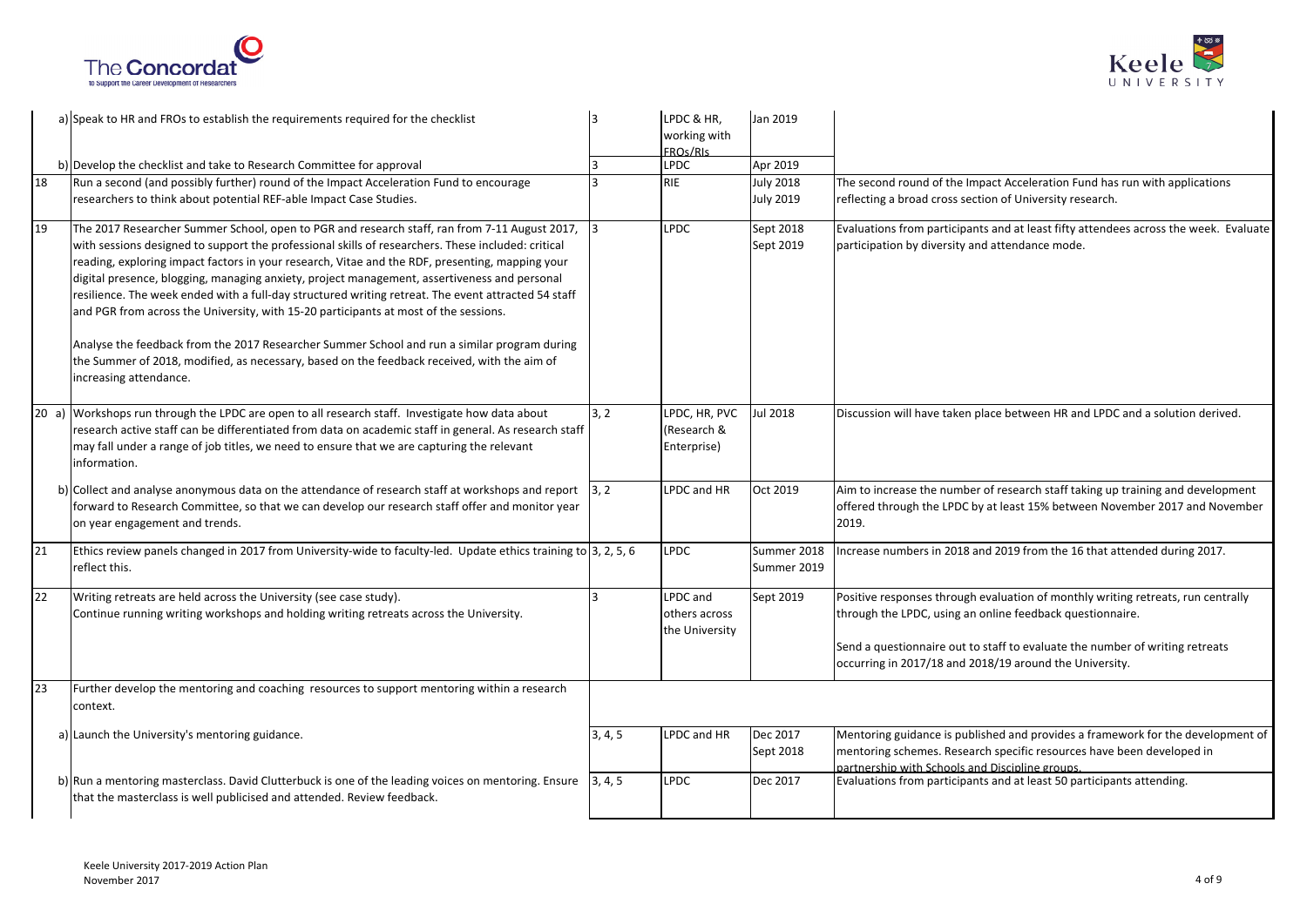



|    | c) Publish an online mentoring development package online to supplement the existing paper-based<br>resources and face-to-face sessions.                                                                                                                                                                                                                                                                                                                                                                                                                                                       | 3, 4, 5 | <b>LPDC</b>                                | Sep 2018                               | Online and available to staff via Learning Pool.                                                                                                                                                    |
|----|------------------------------------------------------------------------------------------------------------------------------------------------------------------------------------------------------------------------------------------------------------------------------------------------------------------------------------------------------------------------------------------------------------------------------------------------------------------------------------------------------------------------------------------------------------------------------------------------|---------|--------------------------------------------|----------------------------------------|-----------------------------------------------------------------------------------------------------------------------------------------------------------------------------------------------------|
|    | d) Develop workshops for research mentors as well as research mentees<br>on supporting PPD.                                                                                                                                                                                                                                                                                                                                                                                                                                                                                                    | 3, 4    | <b>LPDC</b>                                | Sep 2018                               | Mentor and mentee workshops have been offered centrally and locally in line with<br>demand and need.                                                                                                |
|    | e) Advertise mentoring in biannual E&D newsletters: mentoring to be offered to all women<br>requesting it within six months.                                                                                                                                                                                                                                                                                                                                                                                                                                                                   | 3, 6    | <b>HR</b>                                  | Sept 2018<br>Sept 2019                 | Mentoring featured in newsletters.                                                                                                                                                                  |
|    | f) Amend promotions guidelines to offer mentoring specifically to unsuccessful candidates at the<br>time that they are informed of the outcome of their application.                                                                                                                                                                                                                                                                                                                                                                                                                           | 3, 1, 6 | <b>HR</b>                                  | Oct 2019                               | Guidelines amended and mentoring offered to all unsuccessful candidates.                                                                                                                            |
| 24 | The Recognition and Induction Framework (REIF) is currently being piloted with all newly promoted $\left 3, 2, 4\right $<br>staff on research contracts. Evaluate the pilot and if positive, make the process of support,<br>including career coaching mainstream.                                                                                                                                                                                                                                                                                                                             |         | <b>LPDC</b>                                | Spring 2018                            | Evaluations from pilot are positive and the process of support is mainstream.                                                                                                                       |
| 25 | Carry out review of training provision for researchers across the University.                                                                                                                                                                                                                                                                                                                                                                                                                                                                                                                  | 3, 4    | <b>Strategic Lead</b><br>for PGR           | May 2018                               | Review completed.                                                                                                                                                                                   |
| 26 | Feedback from the CROS 2017 survey indicates that many researchers feel that they don't have<br>time to do research. Run workshops to show researchers how they can use their time effectively<br>and efficiently to research and write productively.                                                                                                                                                                                                                                                                                                                                          |         | <b>LPDC</b>                                | Feb 2018<br>Summer 2018<br>Summer 2019 | Run a workshop on the art of time creation specifically for researchers and other<br>workshops on time management for all staff and students, evaluated with feedback<br>forms after the workshops. |
| 27 | There are over 400 courses offered by the LPDC on a range of topics. Specific courses for<br>researchers fall under the "Essentials Skills for Researcher" programme. Feedback from the CROS<br>2017 indicates that nearly 40% of the researchers survey would like to undertake training in<br>communication and dissemination and 50% would like to undertake training in public engagement.<br>Increase the workshops offered to researchers by adding a dissemination masterclass,<br>communication skills, media engagement and time management for writing workshop to the<br>programme. | 3, 5    | <b>LPDC</b>                                | Summer 2018<br>Oct 2019                | Run workshops on dissemination, communication skills, media engagement and<br>time management, all aimed specifically at researchers. Evaluate using after<br>session workshops and CROS 2019.      |
| 28 | Continue the development of the PostDoc Forum                                                                                                                                                                                                                                                                                                                                                                                                                                                                                                                                                  |         |                                            |                                        |                                                                                                                                                                                                     |
|    | a) Organise a Consultation on activities to support future development                                                                                                                                                                                                                                                                                                                                                                                                                                                                                                                         |         | LPDC & PVC<br>(Research and<br>Enterprise) | Aug 2018                               | Consultation successfully held and a list of activities scheduled for AY18/19                                                                                                                       |
|    | b) Review AY18/19 activites and plan activites for AY19/20                                                                                                                                                                                                                                                                                                                                                                                                                                                                                                                                     |         | LPDC & PVC<br>(Research and<br>Enterprise) | Aug 2019                               | Review completed and schedule in place for AY19/20                                                                                                                                                  |
| 29 | Ensure that all workshops that are applicable to researchers, both professional development and<br>research specific, offered through the LPDC, are aligned to the RDF.                                                                                                                                                                                                                                                                                                                                                                                                                        | 3.5     | <b>LPDC</b>                                | Summer 2018                            | All brochures detailing the courses show how workshops are aligned to the RDF.<br>The same for workshops detailed on the website.                                                                   |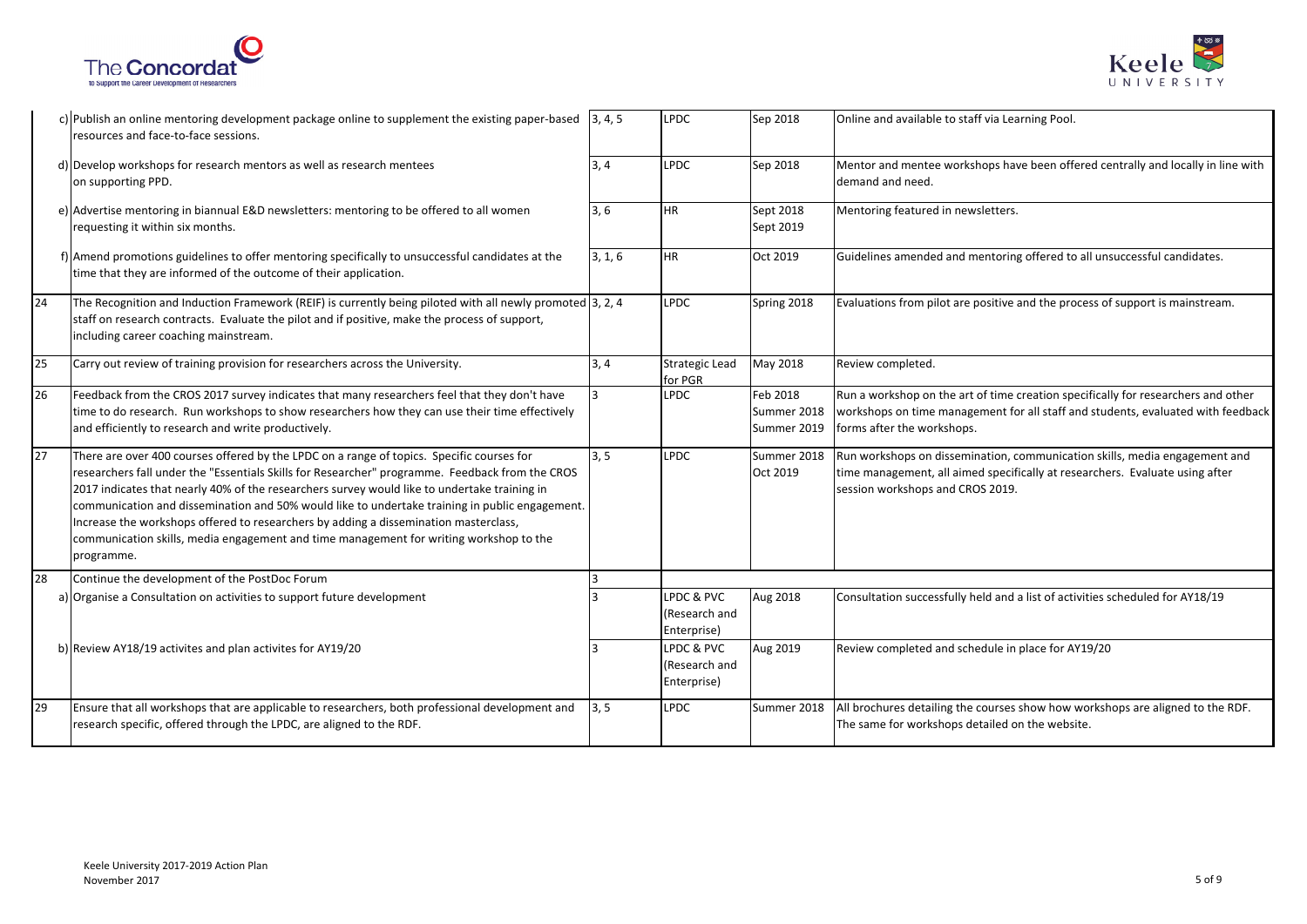



|            | <b>Researchers' Responsibilities</b><br>Individual researchers share the responsibility for and need to pro-actively engage in their own personal and career development, and lifelong learning.                                                                                                                                                                                                                                                                              |                                  |                                                      |                                  |                                                                                                                             |  |  |  |
|------------|-------------------------------------------------------------------------------------------------------------------------------------------------------------------------------------------------------------------------------------------------------------------------------------------------------------------------------------------------------------------------------------------------------------------------------------------------------------------------------|----------------------------------|------------------------------------------------------|----------------------------------|-----------------------------------------------------------------------------------------------------------------------------|--|--|--|
| <b>Ref</b> | <b>Action 2017-2019</b>                                                                                                                                                                                                                                                                                                                                                                                                                                                       | Concordat<br><b>Principle(s)</b> | Responsibility                                       | <b>Action Date</b>               | <b>Success Measures</b>                                                                                                     |  |  |  |
| 30         | Run an IP workshop. Ensure that it is well publicised and attended. Review feedback and repeat at [5, 3]<br>least annually.                                                                                                                                                                                                                                                                                                                                                   |                                  | <b>RIE and LPDC</b>                                  | Jan 2018<br>Sept 2019            | Positive responses on feedback forms following each workshop.                                                               |  |  |  |
| 31         | In CROS 2017, 50% of researchers who responded stated that they would like to undertake training $ 5,3\rangle$<br>in public engagement.                                                                                                                                                                                                                                                                                                                                       |                                  | MAC and LPDC                                         | Summer 2018<br>Summer 2019       | Run the workshop twice in 2017/18 and twice in 2018/19 and attract at least 6<br>researchers to each session.               |  |  |  |
|            | Run a Media Engagement workshop to provide information on the various opportunities for media<br>engagement around new research papers, studies, grants, outreach projects and other activities<br>that are undertake by a researcher.                                                                                                                                                                                                                                        |                                  |                                                      |                                  |                                                                                                                             |  |  |  |
| 32         | Keele University is a member of The Conversation, a non-profit charity operating with Creative<br>Commons articles which can be republished by newspapers and the media - articles tend to be<br>short, at around 700-words long.                                                                                                                                                                                                                                             |                                  |                                                      |                                  |                                                                                                                             |  |  |  |
|            | a) Workshops ran over 4 days in March led by editors of the Conversation and over 60 members of<br>staff attended. Other workshops were held for the Health Faculty in July 2017. Continue running<br>the workshops on a regular basis, to enable researcher to learn more about The Conversation.                                                                                                                                                                            |                                  | <b>MAC</b>                                           | Oct 2018<br>Oct 2019             | Run at least 4 workshops a year.                                                                                            |  |  |  |
|            | b) Since November 2015, 40 articles by 33 authors from Keele, have been published which have been 5<br>read over 1,000,000 times. Encourage researchers to disseminate their research in The<br>Conversation.                                                                                                                                                                                                                                                                 |                                  | <b>MAC</b>                                           | Dec 2017<br>Dec 2018<br>Oct 2019 | 50 published articles a year.                                                                                               |  |  |  |
| 33         | Review and develop training brochures for staff. Make these available online as well as paper<br>format, so that they can be referred to during SPRE/PPRE.                                                                                                                                                                                                                                                                                                                    | 5, 3                             | LPDC                                                 | Summer 2018<br>Summer 2019       | Brochures accessible via the website and distributed to all Schools/RI's.                                                   |  |  |  |
| 34         | The University has signed up to the National Coordinating Centre for Public Engagement<br>developmental programme. A number of researchers have previously taken part in a variety of<br>their training programmes by being STEM ambassadors or taking part in I'm a Scientist, Get me out<br>of Here. Encourage more researchers to get involved in these types of public engagement by<br>developing a Public Engagement Steering Group to work more effectively with LPDC. | 5, 6                             | <b>RIE &amp; PVC</b><br>(Research and<br>Enterprise) | Dec 2018                         | Decisive shift in Keele's status as a PER institution, moving to 'embedding' in the<br>NCCPE's 'Edge' self-assessment tool. |  |  |  |
|            | Keele has been awarded funding under RCUK's SEE-PER catalyst programme (Oct 2017), and this<br>has enabled us to appoint our first Public Engagement with Research Fellow (2017-19); this<br>programme will enable us to embed public engagement practice more effectively across the<br>institution, particularly in the training of heads of school and research managers.                                                                                                  |                                  |                                                      |                                  |                                                                                                                             |  |  |  |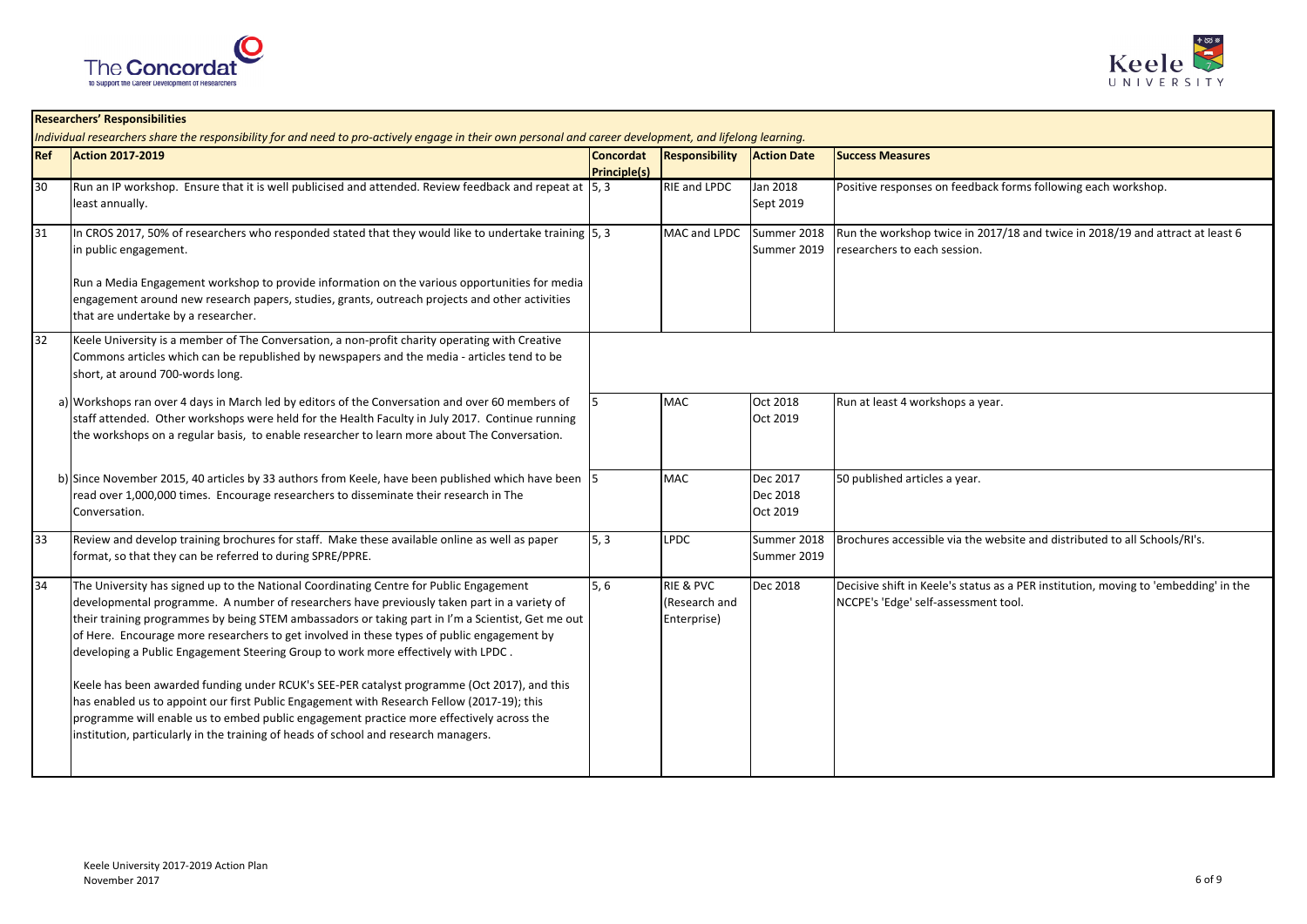



| CROS 2017 results show that of the researchers eligible for a SPRE (not on probation or within a  | <b>IHR</b> | Oct 2018 | Messaged reinforced through training sessions that all staff should have a SPRE |
|---------------------------------------------------------------------------------------------------|------------|----------|---------------------------------------------------------------------------------|
| year of taking up post) 4% said they haven't had a SPRE in the last two years as they hadn't been |            |          | review, including researchers. Messaging and guidance also sent to FROs. All    |
| invited to do so. Improve the messaging to managers about the importance of SPREs for             |            |          | eligible researchers have a SPRE review.                                        |
| researchers in order to increase the number of researchers partaking in a SPRE.                   |            |          |                                                                                 |
|                                                                                                   |            |          |                                                                                 |

## **Equality and Diversity**

*Diversity and equality must be promoted in all aspects of the recruitment and career management of researchers.*

| Ref | <b>Action 2017-2019</b>                                                                                                                                                                                                                                                                                                                                                                   | <b>Concordat</b><br><b>Principle(s)</b> | Responsibility             | <b>Review Date</b>                                                                | <b>Success Measures</b>                                                                                                                                                                                                                                                                                                                                                                                                                                                                                                                                                                                                                                                                                                              |
|-----|-------------------------------------------------------------------------------------------------------------------------------------------------------------------------------------------------------------------------------------------------------------------------------------------------------------------------------------------------------------------------------------------|-----------------------------------------|----------------------------|-----------------------------------------------------------------------------------|--------------------------------------------------------------------------------------------------------------------------------------------------------------------------------------------------------------------------------------------------------------------------------------------------------------------------------------------------------------------------------------------------------------------------------------------------------------------------------------------------------------------------------------------------------------------------------------------------------------------------------------------------------------------------------------------------------------------------------------|
| 36  | Keele participates in a number of external frameworks, such as Stonewall Diversity Champions<br>Programme, Disability Confident and Athena SWAN/ gender equality mark charters to raise the<br>profile of the University as an employer of choice.                                                                                                                                        |                                         |                            |                                                                                   |                                                                                                                                                                                                                                                                                                                                                                                                                                                                                                                                                                                                                                                                                                                                      |
|     | a) Continue extension of Athena SWAN to include all Schools within the Faculty of Humanities and<br>Social Sciences.                                                                                                                                                                                                                                                                      |                                         | HR and Schools<br>in HUMSS | Summer 2018                                                                       | All Faculty of Humanities and Social Sciences Schools have Athena SWAN<br>Champions in place. Self-assessment teams in each school will be in place by the<br>end of 2017.                                                                                                                                                                                                                                                                                                                                                                                                                                                                                                                                                           |
|     | b) Ensure that renewals of Athena Swan award occur as required.                                                                                                                                                                                                                                                                                                                           |                                         | <b>HR</b>                  | <b>Submissions</b><br>due:<br>Nov 2017<br>Apr 2018<br><b>Nov 2018</b><br>Nov 2019 | Athena SWAN submissions planned for November 2017 include: The University<br>submission (Bronze renewal), the School of Life Sciences (Silver renewal), the<br>School of Humanities (renewal - level TBC) and the School of Nursing and Midwifery<br>Bronze submission.<br>Submissions planned for April 2018 include: ISTM/IACS Silver submission, School of<br>Medicine Silver submission, School of Health and Rehabilitation renewal (level TBC),<br>SPIRE Bronze submission and IPCHS Silver resubmission.<br>Submissions planned for November 2018 include: School of Geography Geology and<br>the Environment Bronze submission, School of Chemical and Physical Sciences<br>Bronze submission, SS&PP submission (level TBC). |
|     | c) A number of actions will take the University forward with Athena SWAN from November 2017. The 6<br>new Athena SWAN action plan will cover areas of intersectionality of gender with other protected<br>characteristics including race, i.e. work from Athena SWAN and REC will support one-another.<br>Promote the diversity in research careers, through the Athena SWAN action plan. |                                         | <b>HR</b>                  | Oct 2019                                                                          | New Athena Swan action plan is in place and is being actioned.                                                                                                                                                                                                                                                                                                                                                                                                                                                                                                                                                                                                                                                                       |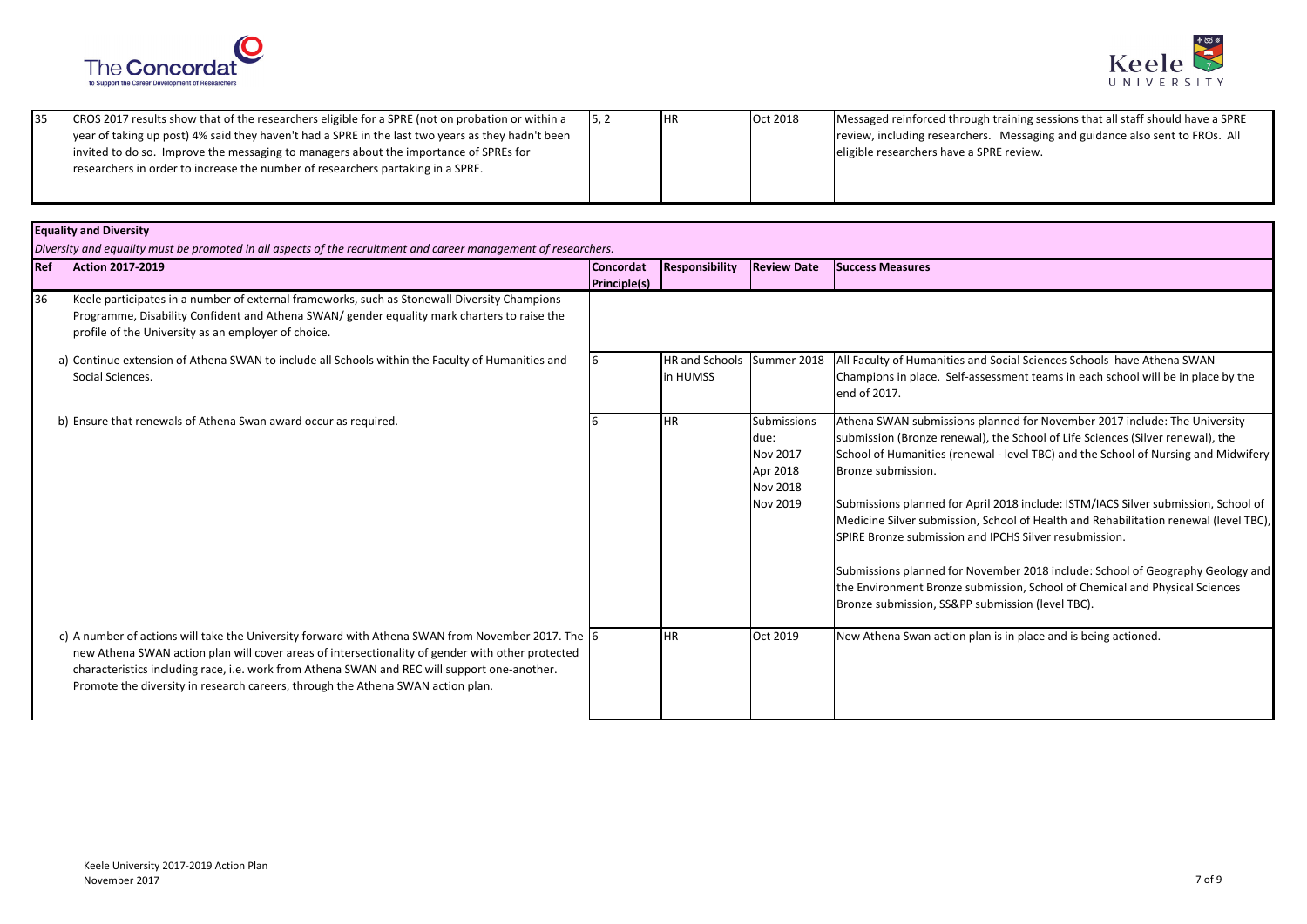



| 37 | d) In 2016, the University was placed 237/415 in the Stonewall Workplace Equality Index.<br>Recommendations included a need to give more targeted training to managerial staff. This has<br>been taken on board as part of our Unconscious Bias training, for those in leadership roles. In 2017,<br>the University was placed 262/439 in the Stonewall Workplace Equality Index. Recommendations<br>again included a need to target training and services more specifically to issues of sexuality and<br>gender identity. Members of the HR team have participated in ECU's training on Improving<br>Experiences of Trans Staff and Students, with the aim of understanding and promoting best<br>practice at Keele. Work to increase the University's placing in the Stonewall Workplace Equality<br>Index.<br>Keele has committed to supporting Race Equality for both staff and students and has become a |   | <b>HR</b> | Feb 2018<br>Feb 2019 | Increase rating on the Workplace Equality Index.                                                                                                                                                                                          |
|----|----------------------------------------------------------------------------------------------------------------------------------------------------------------------------------------------------------------------------------------------------------------------------------------------------------------------------------------------------------------------------------------------------------------------------------------------------------------------------------------------------------------------------------------------------------------------------------------------------------------------------------------------------------------------------------------------------------------------------------------------------------------------------------------------------------------------------------------------------------------------------------------------------------------|---|-----------|----------------------|-------------------------------------------------------------------------------------------------------------------------------------------------------------------------------------------------------------------------------------------|
|    | member of the external framework, Race Equality Charter. The launch event was held in October<br>2017. A self assessment team (SAT) of staff and student groups has been developed to research<br>and promote Race Equality throughout Keele. This SAT breaks down into three sub-groups to focus<br>on Students Data Analysis and Support, Staff Data Analysis and Support and Consultation and<br>Communication.                                                                                                                                                                                                                                                                                                                                                                                                                                                                                             |   |           |                      |                                                                                                                                                                                                                                           |
|    | a) Submit for the Race Equality Charter with the aim of achieving Bronze.                                                                                                                                                                                                                                                                                                                                                                                                                                                                                                                                                                                                                                                                                                                                                                                                                                      |   | <b>HR</b> | Dec 2018             | Bronze Award.                                                                                                                                                                                                                             |
|    | b) Feedback on the submission for the Race Equality Charter will be received 5 months after<br>submission (approx. December 2018). From the feedback, develop an action plan for the Charter<br>and also identify further actions for the Concordat.                                                                                                                                                                                                                                                                                                                                                                                                                                                                                                                                                                                                                                                           |   | <b>HR</b> | Mar 2019             | Action plan in place.                                                                                                                                                                                                                     |
|    | c) Launch a BAME staff network.                                                                                                                                                                                                                                                                                                                                                                                                                                                                                                                                                                                                                                                                                                                                                                                                                                                                                |   | <b>HR</b> | Dec 2017             | BAME network launched. Programme of activities/meetings scheduled.                                                                                                                                                                        |
|    | 38 The promotions panel sit on an annual basis and the diversity statistics are reviewed by University $\begin{bmatrix} 6,2 \end{bmatrix}$<br>Executive Committee (UEC). This takes place between September and December each year.<br>Continue to monitor the diversity of applicants and successes of people going for promotion.                                                                                                                                                                                                                                                                                                                                                                                                                                                                                                                                                                            |   | <b>HR</b> | May 2018             | Monitoring reports produced and discussed by relevant committees.                                                                                                                                                                         |
|    | 39 Encourage BAME staff to apply for promotion. Analysis of promotions by ethnicity to be carried out $\vert 6, 2 \rangle$<br>more rigorously and any barriers identified.                                                                                                                                                                                                                                                                                                                                                                                                                                                                                                                                                                                                                                                                                                                                     |   | <b>HR</b> | Oct 2019             | All BAME staff encouraged to apply for promotion. Further actions identified to<br>address under-representation, if it is found.                                                                                                          |
|    | 40 Use the appraisal system to identify women who may be encouraged to apply for promotion within $6, 2$<br>the next 4 years and proactively to help them identify where they need to focus their energy.                                                                                                                                                                                                                                                                                                                                                                                                                                                                                                                                                                                                                                                                                                      |   | <b>HR</b> | Jun 2018<br>Jun 2019 | Applications for promotions will reflect the pool of potential applicants (i.e. Lec-B<br>for SL posts etc.) by gender. A target of 35% women in professorial positions and<br>equity in senior lecturer positions to be achieved by 2021. |
|    | 41 The University is a Disability Confident Employer (Level 2). Maintain and progress through the<br>levels.                                                                                                                                                                                                                                                                                                                                                                                                                                                                                                                                                                                                                                                                                                                                                                                                   | 6 | <b>HR</b> | Aug 2019             | Maintain level 2.                                                                                                                                                                                                                         |